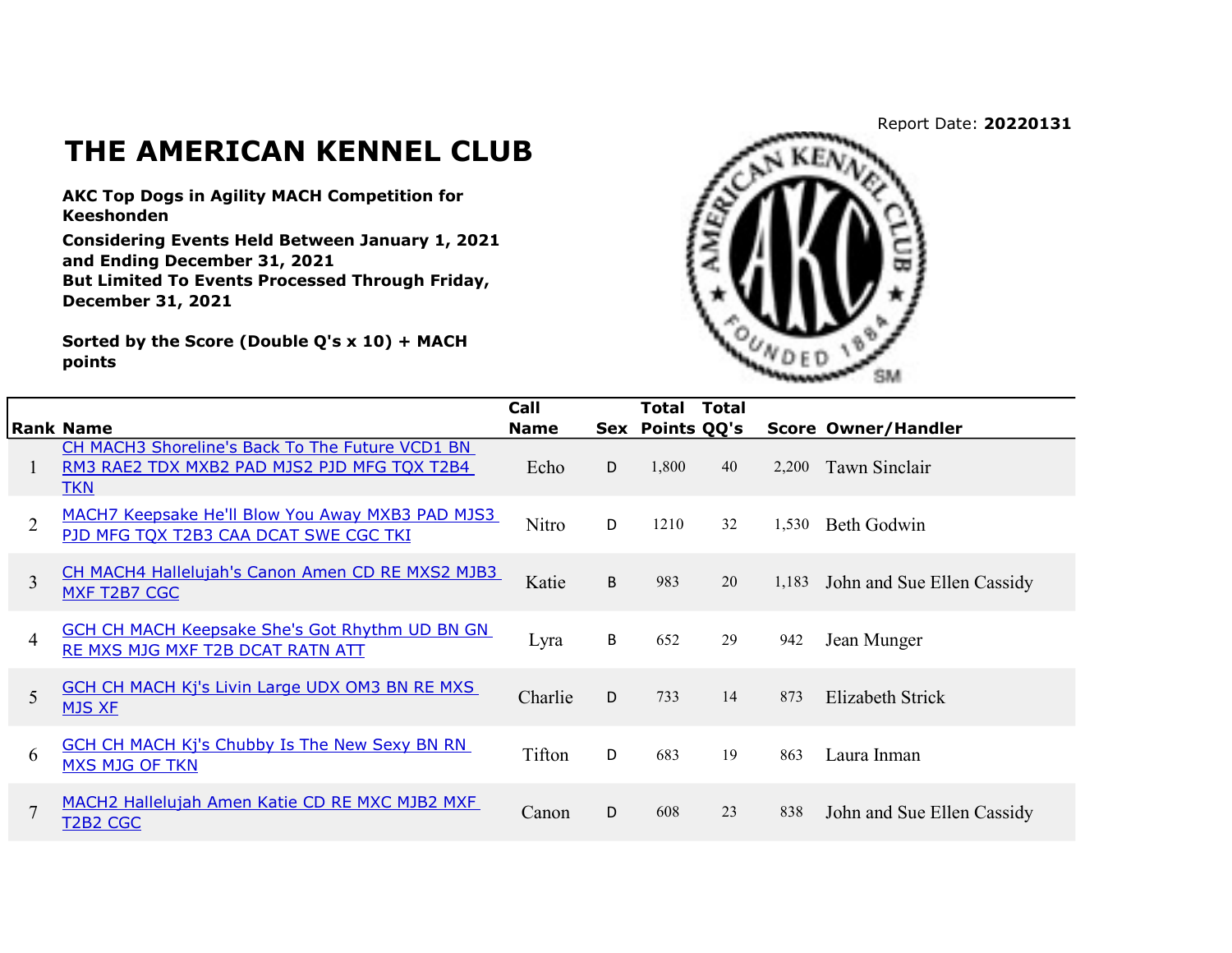| 8  | MACH Keepsake What Were You Smoking CDX BN RA<br>MXB MJS XF T2B2 BCAT                          | <b>Russell</b> | D       | 507 | 21              | 717 | <b>Margaret Bissell</b>   |
|----|------------------------------------------------------------------------------------------------|----------------|---------|-----|-----------------|-----|---------------------------|
| 9  | MACH2 Keepsake Dauntless Shyenne MXG MJS PJD<br><b>MFS TOX T2B4</b>                            | Shyenne        | B       | 556 | 12              | 676 | Kimberly Smith            |
| 10 | MACH Keepsake Lightning Strikes Twice CD MXC MJC                                               | Leia           | B       | 357 | 28              | 637 | Lydia Taylor              |
| 11 | <b>GCH CH MACH3 Coaster Kees Pounce And Bounce CD</b><br>BN RM RAE MXS2 MJG2 MXF T2B2 CGCA TKN | Loki           | D       | 463 | 17              | 633 | Carol and Stuart Blair    |
| 12 | <b>GCHB CH Keepsake Ez As Pi For Nightwind CD BN MX</b><br><b>MXS MXJ MJB OF</b>               | Pi             | B       | 306 | 21              | 516 | Margaret Bissell          |
| 13 | CH MACH Jamynn's Livin With Too Many Coladas UD<br><b>MXG MJS XF T2B CGC</b>                   | Jelly          | $\sf B$ | 409 | $\overline{7}$  | 479 | Shirley Kilpatrick        |
| 14 | <b>MACH5 Krafty's Secret Peppermint Twist RN MXS2</b><br><b>MJG2 MXP MJP NF BCAT</b>           | Heidi          | B       | 409 | 6               | 469 | Ruth Thompson             |
| 15 | <b>GCH CH Krafty's Livin To Twist MX MXJ OF BCAT</b>                                           | Max            | D       | 351 | $\overline{4}$  | 391 | <b>Ruth Thompson</b>      |
| 16 | Ladyslipper's Fly Me To The Moon MX MXJ XF DCAT<br><b>ACT2 SWA SIE SEE CGC TKI</b>             | Quasar         | D       | 287 | $\tau$          | 357 | <b>Beth Godwin</b>        |
| 17 | Keepsake Hot Pursuit RN AX MXJ OF                                                              | Zoom           | D       | 251 | $\mathfrak{Z}$  | 281 | Mary Beth Wajda           |
| 18 | MACH8 ResQ's Ruger 514 MXS3 MJC3 MFG TQX T2B5<br><b>BCAT CGC TKI</b>                           | Ruger          | D       | 152 | $\tau$          | 222 | Shelley and Joseph Durbak |
| 19 | CH MACH2 Shoreline's Cup O Sunshine MXG MJG XF<br><b>T2B TKA</b>                               | HaHa           | $\sf B$ | 155 | 6               | 215 | Jocelyn Tipple            |
| 20 | <b>GCHB CH Shoreline's Wild Things Run Fast CD BN RE</b><br><b>MX MXJ MJS XF CGC TKI</b>       | Rocket         | D       | 141 | $7\phantom{.0}$ | 211 | Robyn McNutt              |